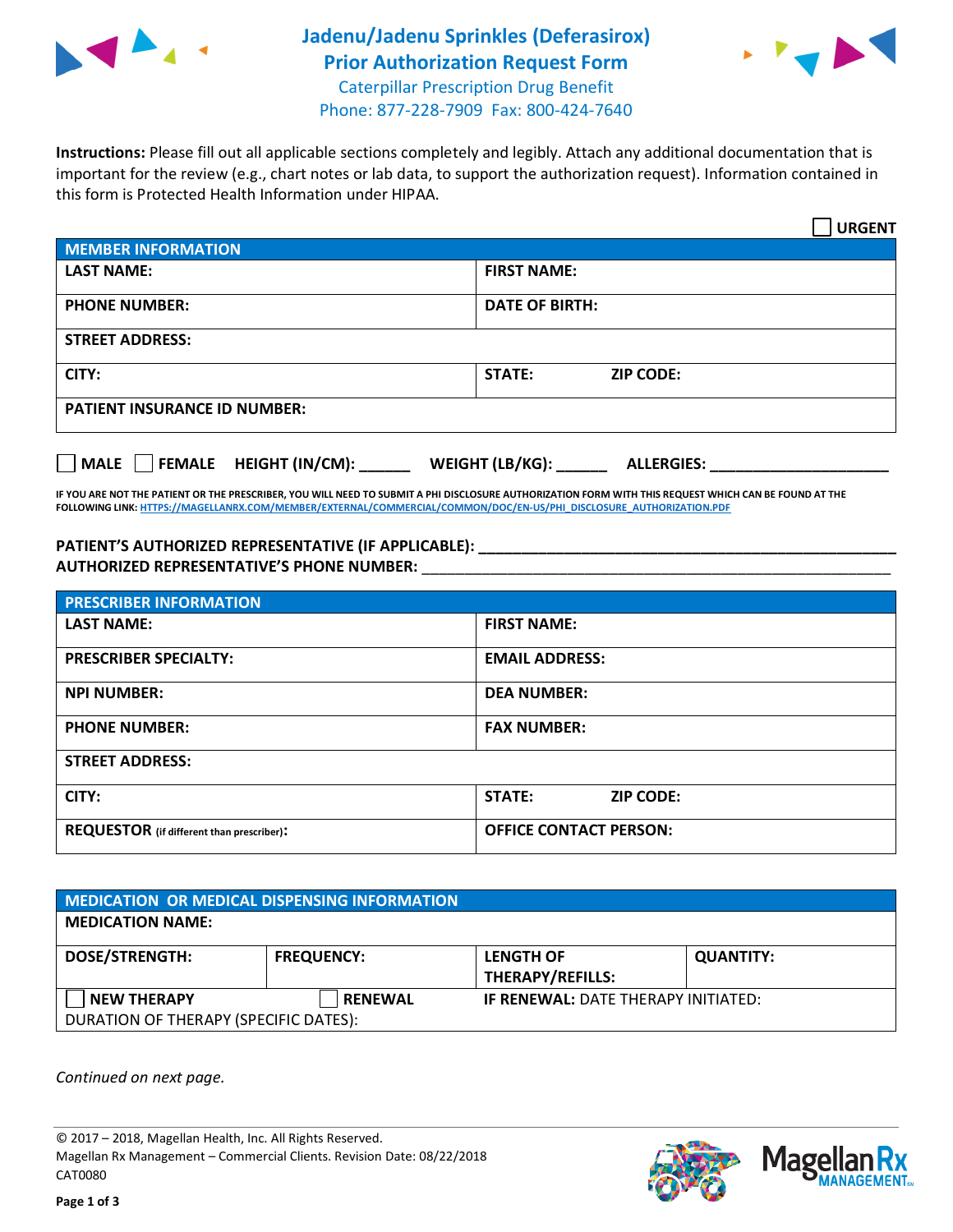



| <b>MEMBER'S LAST NAME:</b>                                                                                                                                                                                                                                                                                                                                              | <b>MEMBER'S FIRST NAME:</b>                                                                                                                                                                                    |                                                       |  |  |
|-------------------------------------------------------------------------------------------------------------------------------------------------------------------------------------------------------------------------------------------------------------------------------------------------------------------------------------------------------------------------|----------------------------------------------------------------------------------------------------------------------------------------------------------------------------------------------------------------|-------------------------------------------------------|--|--|
|                                                                                                                                                                                                                                                                                                                                                                         | 1. HAS THE PATIENT TRIED ANY OTHER MEDICATIONS FOR THIS CONDITION?                                                                                                                                             | <b>NO</b><br>YES (if yes, complete below)             |  |  |
| <b>MEDICATION/THERAPY (SPECIFY</b><br>DRUG NAME AND DOSAGE):                                                                                                                                                                                                                                                                                                            | <b>DURATION OF THERAPY (SPECIFY</b><br>DATES):                                                                                                                                                                 | <b>RESPONSE/REASON FOR</b><br><b>FAILURE/ALLERGY:</b> |  |  |
| <b>2. LIST DIAGNOSES:</b>                                                                                                                                                                                                                                                                                                                                               |                                                                                                                                                                                                                | <b>ICD-10:</b>                                        |  |  |
| □ Chronic iron overload due to blood transfusions (transfusional hemosiderosis)<br>□ Chronic iron overload due to non-transfusion-dependent thalassemia (NTDT)<br>□ Other diagnosis:<br>ICD-10 Code(s):                                                                                                                                                                 |                                                                                                                                                                                                                |                                                       |  |  |
| PRIOR AUTHORIZATION.                                                                                                                                                                                                                                                                                                                                                    | 3. REQUIRED CLINICAL INFORMATION: PLEASE PROVIDE ALL RELEVANT CLINICAL INFORMATION TO SUPPORT A                                                                                                                |                                                       |  |  |
| normal?* □ Yes □ No<br><i>*Documentation is required</i><br><i>*Documentation is required</i>                                                                                                                                                                                                                                                                           | Does the patient have a creatinine clearance < 40 mL/minute or a creatinine greater than 2x the upper limit of<br>Does the patient have a platelet count of less than 50 x $10^{10}$ /L?* $\Box$ Yes $\Box$ No |                                                       |  |  |
| For chronic iron overload due to blood transfusions (transfusional hemosiderosis), also answer the following:<br>Does the patient have a baseline ferritin level of 1,000 mcg/L or more?* $\Box$ Yes $\Box$ No<br><i>*Documentation is required</i>                                                                                                                     |                                                                                                                                                                                                                |                                                       |  |  |
| Has the patient required 20 or more transfusions? $\Box$ Yes $\Box$ No                                                                                                                                                                                                                                                                                                  |                                                                                                                                                                                                                |                                                       |  |  |
| Does the patient have a liver iron concentration (LIC) of or exceeding 2 mg of iron per gram of liver dry weight,<br>based on MRI confirmation or liver biopsy results? □ Yes □ No                                                                                                                                                                                      |                                                                                                                                                                                                                |                                                       |  |  |
| <b>Reauthorization:</b><br>*Documentation is required                                                                                                                                                                                                                                                                                                                   | Has the patient experienced a reduction, from baseline, in serum ferritin level?* $\Box$ Yes $\Box$ No                                                                                                         |                                                       |  |  |
| For chronic iron overload due to non-transfusion-dependent thalassemia (NTDT), also answer the following:<br>Does the patient have a liver iron concentration (LIC) of 5 mg of iron per gram of liver dry weight (mg Fe/g dw) or<br>higher, based on liver biopsy results? □ Yes □ No<br>Does the patient have a serum ferritin level > 300 mcg/L? $\Box$ Yes $\Box$ No |                                                                                                                                                                                                                |                                                       |  |  |
| <b>Reauthorization:</b><br>Does the patient have a follow-up liver biopsy with a liver iron concentration (LIC) of 3 mg Fe/g dw or higher?<br>$\square$ Yes $\square$ No                                                                                                                                                                                                |                                                                                                                                                                                                                |                                                       |  |  |
| Has the patient experienced a reduction, from baseline, in serum ferritin level or LIC? $\Box$ Yes $\Box$ No                                                                                                                                                                                                                                                            |                                                                                                                                                                                                                |                                                       |  |  |